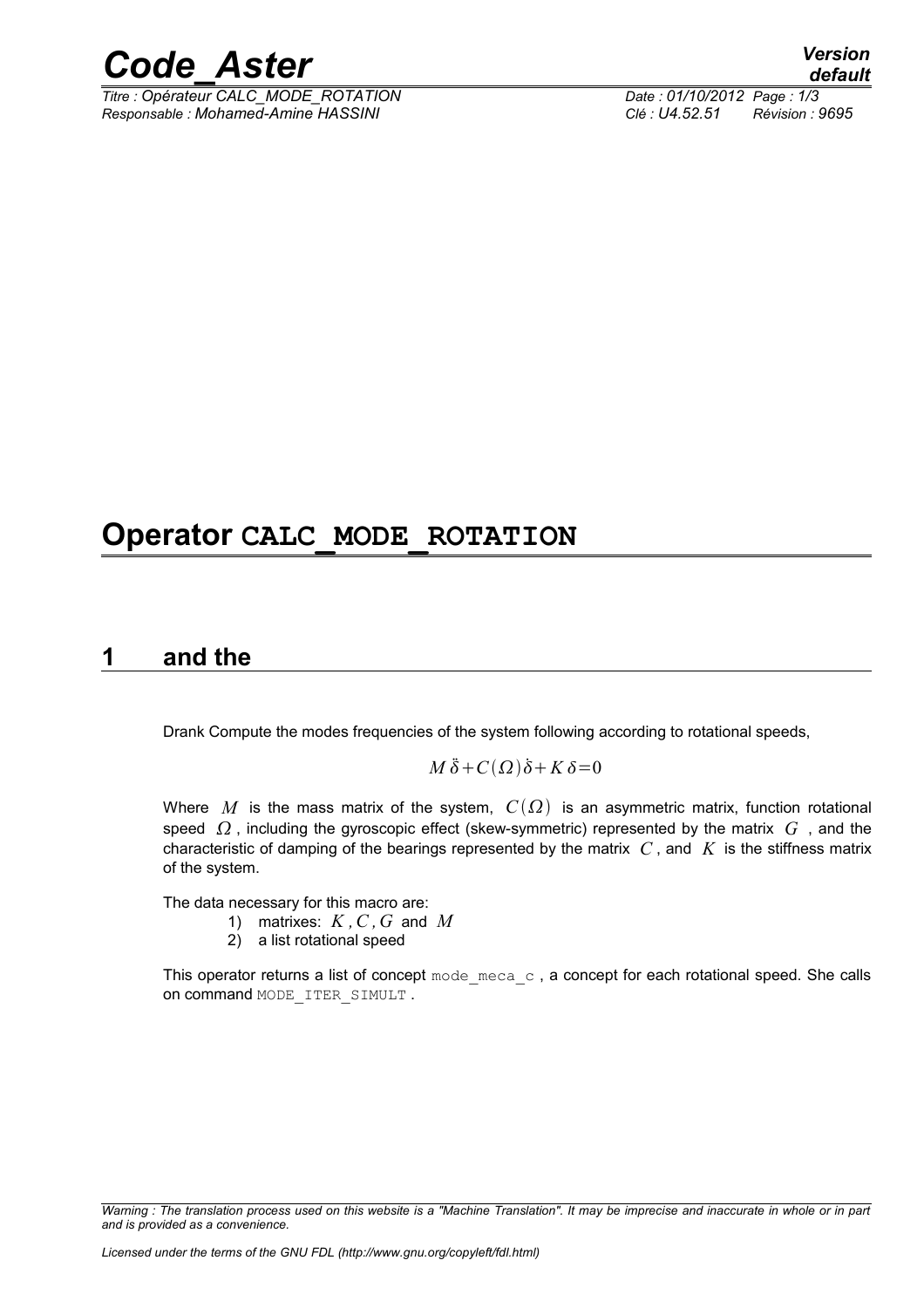# *Code\_Aster Version*

*Titre : Opérateur CALC\_MODE\_ROTATION Date : 01/10/2012 Page : 2/3 Responsable : Mohamed-Amine HASSINI Clé : U4.52.51 Révision : 9695*

## **2 Syntax**

| CALC_MODE_ROTATION          | $\left($                                                            |                                                                    |                    |
|-----------------------------|---------------------------------------------------------------------|--------------------------------------------------------------------|--------------------|
| # Stiffness matrix          |                                                                     |                                                                    |                    |
| [matr_asse_depl_r]          | $*$ MATR RIGI=K                                                     |                                                                    |                    |
| # Mass matrix               | ◆MATR MASS=M                                                        |                                                                    | [matr asse depl r] |
| # Stamps damping            | ◆MATR AMOR=C                                                        |                                                                    |                    |
| [matr_asse_depl_r]          |                                                                     |                                                                    |                    |
| # Stamps gyroscopic         | $\blacklozenge \mathtt{MATR\_GYRO=} \mathtt{G}$                     |                                                                    |                    |
| [matr_asse_depl_r]          |                                                                     |                                                                    |                    |
| # Lists rotational speeds   | ◆VITE ROTA=List                                                     |                                                                    | [R]                |
| # Choice of method          | $METHODE = /$                                                       | "QZ"<br>"SORENSEN"                                                 | [DEFAULT]          |
| # modal Type of computation |                                                                     |                                                                    |                    |
|                             | $\Diamond$ CALC FREQ= F<br>$\sqrt{OPTION}$<br><b>ONMAX FRAQ=nbF</b> | $\overline{ }$<br>"CENTER"<br>"TAPE"<br>"PLUS PETITE"<br>$\lambda$ | [DEFAULT]<br>[R]   |
| # For final checks          | <b>OVERI MODE= F</b>                                                |                                                                    |                    |
|                             | $\Diamond$ STOP ERREUR=/                                            | (<br>"OUI'<br>"NON"                                                | [DEFAULT]          |
|                             | $\Diamond$ SEUIL= $/1$ .E-6                                         | /r                                                                 | [DEFAULT]<br>[R]   |
|                             | ◇PREC SHIFT=/0.05                                                   | /prs                                                               | [DEFAULT]<br>[R]   |
|                             | $\Diamond$ STURM=/                                                  | "YES"<br>"NON"                                                     | [DEFAULT]          |
|                             | $)$ ;                                                               |                                                                    |                    |

*Warning : The translation process used on this website is a "Machine Translation". It may be imprecise and inaccurate in whole or in part and is provided as a convenience.*